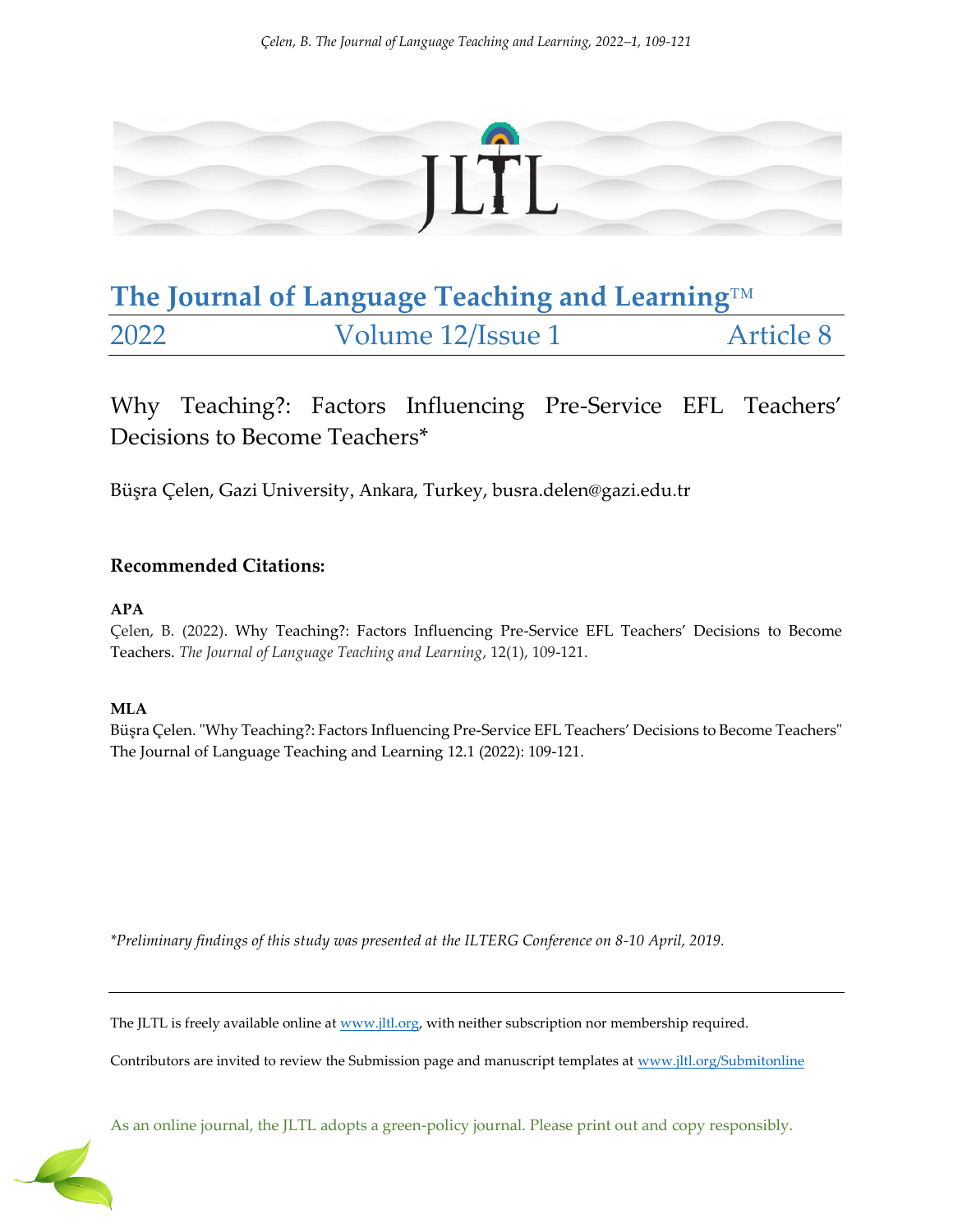

*The Journal of Language Teaching and Learning,* 2022(1), pp. 109-121

## Why Teaching?: Factors Influencing Pre-Service EFL Teachers' Decisions to Become Teachers

## Büşra Çelen<sup>1</sup>

| <b>ARTICLE INFO</b>                                                                                                                                                                                                          | ABSTRACT                                                                                                                                                                                                                                                                                                                                                                                                                                                                                                                                                                                                                                                                                                                                                                                                                                                                                                                                                                                                                                                                                   |
|------------------------------------------------------------------------------------------------------------------------------------------------------------------------------------------------------------------------------|--------------------------------------------------------------------------------------------------------------------------------------------------------------------------------------------------------------------------------------------------------------------------------------------------------------------------------------------------------------------------------------------------------------------------------------------------------------------------------------------------------------------------------------------------------------------------------------------------------------------------------------------------------------------------------------------------------------------------------------------------------------------------------------------------------------------------------------------------------------------------------------------------------------------------------------------------------------------------------------------------------------------------------------------------------------------------------------------|
| <b>Article History:</b><br>Received, February 21, 2022<br>Revisions completed May 1, 2022<br>Published May 17, 2022<br><b>Key Words:</b><br>Pre-service teacher education<br>Language teacher motivation<br>FIT-Choice Scale | This study aimed to investigate what factors affected pre-service EFL teachers' entry<br>motivations into the teaching profession and whether they differed across their grades. In<br>the study, which adopted a quantitative approach, data were collected from 212 pre-service<br>EFL teachers at a state university through the FIT-Choice Scale. The data were analyzed<br>with descriptive statistics, Kruskal-Wallis test, and one-way ANOVA. The findings showed<br>that what attracted pre-service EFL teachers to teaching was their desire to shape future<br>generations and to contribute to the society as well as demands of teaching and their prior<br>teaching and learning experiences. Another finding of the study was that there were<br>statistically significant differences across grades in some of the factors including but not<br>limited to perceived teaching abilities, intrinsic value, and social utility value. Findings of<br>the study have considerable importance in view of the recent developments regarding<br>teacher quality around the world. |
|                                                                                                                                                                                                                              | © Association of Applied Linguistics. All rights reserved.                                                                                                                                                                                                                                                                                                                                                                                                                                                                                                                                                                                                                                                                                                                                                                                                                                                                                                                                                                                                                                 |

Despite its elusive nature (Kleinginna & Kleinginna, 1981), motivation has been amply studied in language learning and teaching. Motivation of students is given its rightful due in terms of the role it plays in successful language learning in the literature (Dörnyei, 2001; Gardner, 1985; O'Malley & Uhl Chamot, 1990; Williams & Burden, 1997), but it is questionable whether the literature on teacher motivation is up to par although "the two are inextricably linked" (Dörnyei & Kubanyiova, 2014, as cited in Hiver, Kim & Kim,

 $\overline{\phantom{a}}$ 

<sup>1</sup> Gazi University, Ankara, Turkey, busra.delen@gazi.edu.tr

<sup>©</sup> Association of Applied Linguistics. All rights reserved ISSN: 2146-1732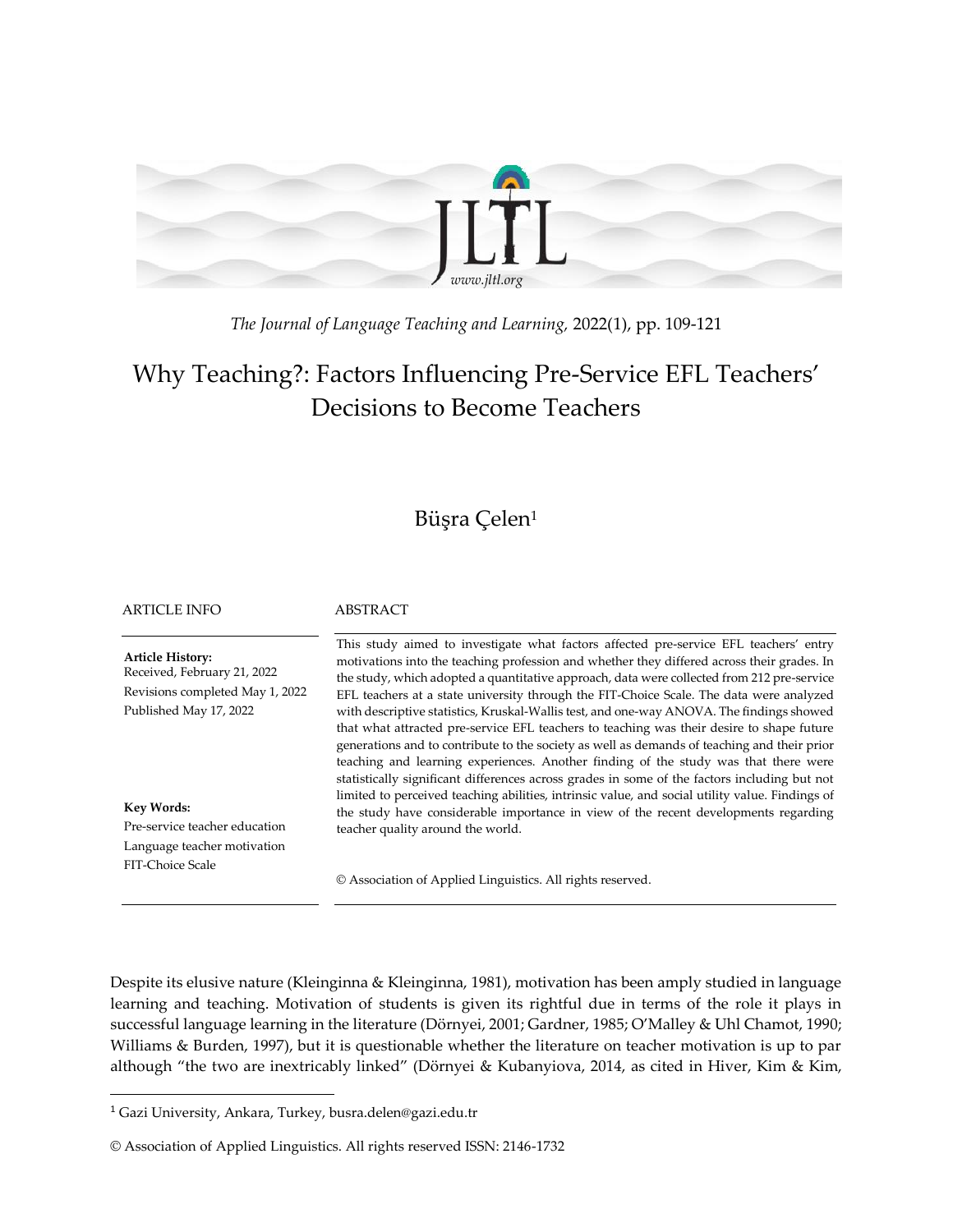2018, p. 29). The existence of teacher motivation leads to better student motivation as a result of their dynamic interaction (Dörnyei & Ushioda, 2011; Hiver et al., 2018; Richardson &Watt, 2010); hence, it cannot be denied that "if a teacher is motivated to teach, there is a good chance that his or her students will be motivated to learn" (Dörnyei & Ushioda, 2011, p. 158), but as Mercer (2018) points out, research literature on language teacher motivation is no different from general education in terms of the paucity of such studies, leaving a lot of uncharted territory to explore.

#### **2. Literature Review**

When compared to research on student motivation, research on teacher motivation is found to be "still in its infancy" (Urdan, 2014, p. 228); however, it would not be wrong to suggest that the latter has risen to prominence in recent years due to the credit it is given by various organizations such as The Organization for Economic Co-operation and Development (OECD) and United Nations Educational, Scientific and Cultural Organization (UNESCO) in their widely known assessments and reports about education around the world. These organizations' concerns for quality education center around various aspects of education, including teachers. In reports spanning across years and different locations, the problems identified regarding teachers are the same: There are teacher shortages due to their aging and attrition, and countries tend to meet the need for quantity by sacrificing quality, in that they employ teachers who are not trained enough to provide quality education and who lack the right potential to become a teacher in the first place (OECD, 2005, 2015; UNESCO, 2014, 2015, 2021). So, there have been constant calls for the improvement of teacher education (OECD, 2015; UNESCO, 2015) as well as for the recruitment of the right candidates for the teaching profession since the picture the OECD (2018) data paints is not very optimistic: Teaching is not a very attractive career choice and the 15 year olds who are interested in choosing teaching as a career lack numeracy and literacy skills more than those who plan a career in other professions (OECD, 2018). Other OECD surveys focusing on teachers produced similar results; except for a few of them, in most countries teachers "have poorer numeracy and literacy skills than individuals who work in other professions" (OECD, 2015, p. 3). Thus, as The Teaching and Learning International Survey (TALIS) 2018 data, too, shows, there is a need for more high-achieving potential for teaching (OECD, 2019; Schleicher, 2020). "Selection of candidates with strong motivation" (Schleicher, 2020, p. 14) is one of the important requisites that warrant teacher retention, which should urge researchers to take a closer look into teacher motivation.

#### *2.1. Teacher Motivation*

As to what teacher motivation stands for, Sinclair (2008) provides a concise description stating that it determines "what attracts individuals to teaching, how long they remain in their initial teacher education courses and subsequently the teaching profession, and the extent to which they engage with their courses and the teaching profession" (p. 80). In the literature teacher motivation is viewed through various theoretical lenses such as achievement-goal theory (Butler, 2014), self-determination theory (Roth, 2014), self-efficacy theories (Woolfolk Hoy, 2008), expectancy-value theory (Watt & Richardson, 2015), and possible selves theory (Kubanyiova, 2009).

It would not be wrong to assert that among these theories expectancy-value theory holds a special place, for it is often employed in studies focusing on pre-service teacher education, which will be discussed in further detail later on.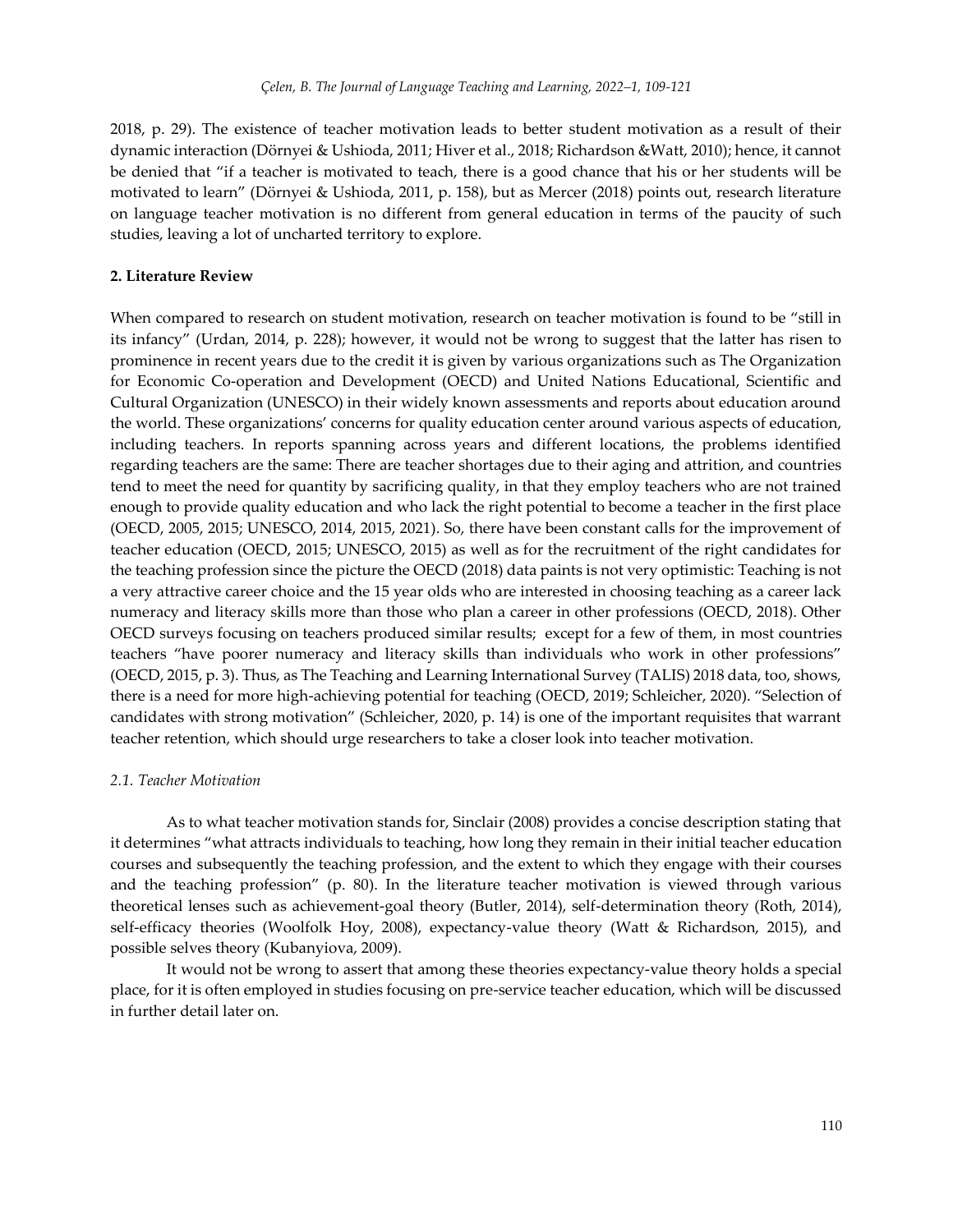#### *2.2. Research on Language Teacher Motivation*

The need for researching teacher motivation in teacher education emerges not only for reasons regarding educational policies, but also for initiating a change in teacher behavior, which is what teacher education aims for. As to this change, Korthagen (2017) posits that it would not be possible by delving deeper only into teacher thinking since teacher behavior is shaped by affect and as well. The field of second language teacher education (SLTE) shares the same need, and as Lamb and Wyatt (2019) , too, emphasize, SLTE should claim the responsibility for "protecting and enhancing" teacher motivation "because the nature of participants' motivation will determine whether they benefit from SLTE" (p. 523).

Despite such calls for more research on and interest in teacher motivation, it has not caught up with the trend very quickly until recently. There is now a growing interest in language teacher motivation, which revolves around two major questions: (1) What motivates teachers to enter the profession? (2) What (de)motivates them while teaching? The majority of studies conducted on language teacher motivation zero in on the first question, and there are some emergent themes in response to it such as intrinsic or altruistic factors (Alavi & Mehmandoust, 2011; Doyle & Kim, 1999; Erkaya, 2013; Karavas, 2010; Pandey, 2020; Stężycka&Etherington,2020; Tsutsumi, 2014), students' enthusiasm and success (Erkaya, 2013; Hettiarachchi, 2013; İpek & Kanatlar, 2018; Johnson, 2001; Kurtoğlu Eken, 2014; Ölmezer Öztürk; 2015; Pourtoussi, Ghanizadeh & Mousavi, 2018), job security (Dweik & Awajan, 2013), and positive working environment and administration (İpek & Kanatlar, 2018; Kurtoğlu Eken, 2014; Ng & Ng, 2015; Ölmezer Öztürk; 2015; Stężycka&Etherington,2020). The demotivating factors for English teachers were disclosed as problems related to curricula and materials (Aydın, 2012; Barın, Han & Sarı, 2018), physical conditions at schools (Christopher, 2012; Fattash, 2013; Hettiarachchi, 2013; Yaghoubinejad, Zarrinabadi & Nejadansari, 2016), heavy workloads (Kamstra, 2021; Thornburn, 2016), administration (Aydın, 2012; Barın et al., 2018; Kim & Kim, 2015; Yaghoubinejad et al., 2016). Overcrowded classes were another demotivating factor for English teachers (Fattash, 2013; Johnson, 2001; Yaghoubinejad et al., 2016) in addition to the lack of respect for the teaching profession (Kim & Kim, 2015; Yaghoubinejad et al., 2016).

When compared to the issue of de/motivating factors for English teachers, the question on what motivates individuals to become English teachers in the first place, in other words, what their entry motivations are, has not received as much attention. Even so, there are several studies which aimed to find an answer to this question with in-service teachers (Gao & Xu, 2014; Hayes, 2008; Igawa, 2009; Karavas, 2010; Kazerouni & Sadighi, 2014; Kim & Kim, 2015; Pandey, 2020). What these studies revealed is that entry motivations are not very different from what motivates English teachers in their teaching practice; that is, they choose to become teachers for intrinsic, i.e. love of English or teaching and altruistic reasons, i.e. contribution to society. There is, however, another group of participants whose entry motivations are of utmost importance for successful SLTE practices, and they are the pre-service English as a Foreign Language (EFL) teachers who are training in teacher education programs.

#### *2.2.1 Entry Motivations of Pre-service EFL Teachers*

Studying pre-service teachers' (PSTs) entry motivations has gained a great deal of importance since findings of such studies "can have a profound impact on their level of career satisfaction and plans to persist in the profession" (Richardson & Watt, 2010, p. 140), which eventually affects student outcomes. Additionally, exploring the motives behind PSTs' decisions to become teachers is beneficial for mapping how they will respond to their teacher education programs so that these programs can function better to keep the already motivated PSTs' motivation alive and to help those who are not as motivated to generate the right motivations to become teachers (Lamb & Wyatt, 2019).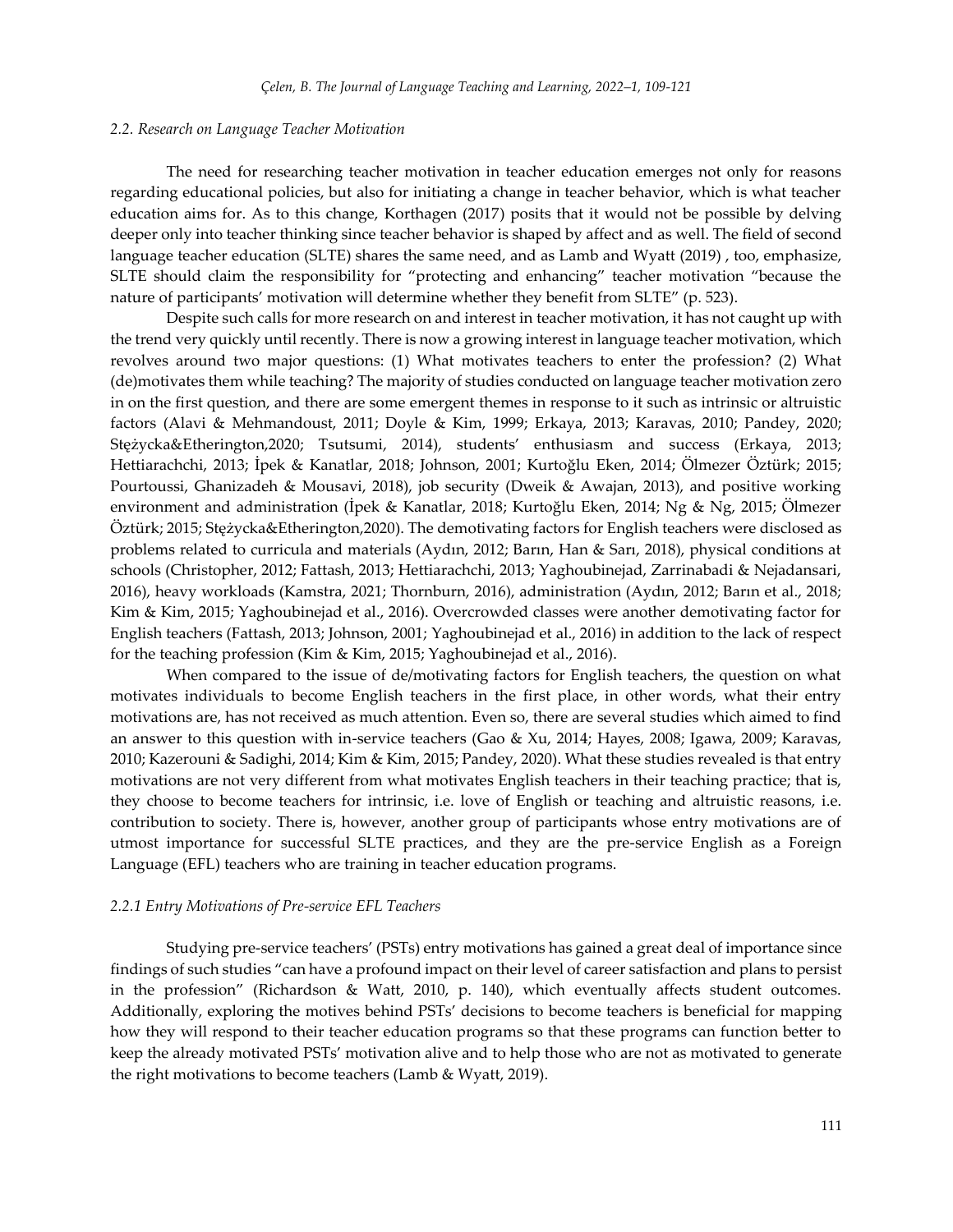There have been various attempts at unveiling entry motivations of pre-service EFL teachers across different contexts. For instance, Tustiawati (2012) investigated what motivated 140 PSTs to become English teachers in Indonesia and found out that they were more motivated by intrinsic and altruistic factors than extrinsic ones. Their belief in themselves about being a good teacher and being able to help younger generations were the triggering force behind their career decisions. In the Turkish context, Topkaya and Uztosun (2012), who adopted the 'Factors Influencing Teaching Choice (FIT-Choice) framework' designed by Richardson and Watt (2006) in their study, looked into 207 freshman and senior PSTs' career motivations and gender to inquire whether there was a relationship between them. The findings of the study revealed that PSTs were mostly motivated by social utility values, which stands for altruistic motivations, and they were followed by intrinsic values. PSTs' gender and grade level were not found to be related to their career motivations, though. In another study in Turkey, Erten (2014) looked into the concept of entry motivations of pre-service EFL teachers with 96 participants. In his qualitative work, there were intrinsic factors laced with extrinsic ones; the top scoring factor was 'liking teaching'. Lee and Yuan (2014) studied entry motivations with 6 PSTs in Hong Kong and focusing on their entry motivations as well as the changes in them. The study showed that half of the participants had mixed motivations (extrinsic and intrinsic), that the most prominent factor intrinsically motivating the PSTs in the study to become English teachers was their love of English. Another important finding of the study was that some PSTs' entry motivations remained the same, whereas some others changed in the direction of internalization, i.e. they have started to be motivated more by intrinsic factors. Kavanoz and Yüksel (2017) aimed to see whether PSTs' motivations to become an English teacher changed according to their grades, and they found that sophomores and seniors were mostly motivated by altruistic factors while juniors were motivated by extrinsic ones. Unlike other studies in the literature, intrinsic factors were the least motivating for PSTs. Yuan and Zhang (2017) examined the entry motivations of 10 PSTs in China and also found that they had mixed motivations, basically a concoction of their personal interest of English, their past experiences of learning English, and policy incentives in China. In another study structured with the FIT-Choice framework, Damar (2018) investigated the factors influencing PSTs' choice of career. The study yielded results in line with those of Topkaya and Uztosun (2010); social utility values were the highest-ranking factor that motivated PSTs to choose teaching as a career. Arfiandhani and Lestari (2019) studied the Indonesian context with 197 PSTs of English, inquiring whether there was a gender-based difference in terms of their entry motivations and found that there was no significant difference between female and male PSTs. Ekin, Yetkin and Öztürk (2021) also examined whether there is a difference between PSTs' career motivations according to their gender. Another variable they looked into was grade; in addition, they aimed to see what the predictors of their satisfaction were. Their study revealed that PSTs were mostly motivated by prior teaching and learning experiences when they made their career choices and that seniors in the program were motivated by intrinsic factors more than the freshmen, whereas it was the other way round with social influences. Also, the gender of PSTs did not make a difference in terms of their career motivations. The findings showed that the most prominent predictor of PSTs' satisfaction of their career choices was intrinsic career values. Finally, Başöz (2021) aimed to explore PSTs' motivational factors for choosing teaching as well as the possible effect of their grade level on their career motivations. Another question she posed in her study was whether PSTs' academic achievement can be predicted by their motivations. Similar to the other studies carried out in the field, it was found that pre-service EFL teachers were motivated with social utility values when they chose to become teachers and that grade level did not affect their career choices. As for the predictors of academic achievement, time for family, desire to work with children, intrinsic career values, and desire to make social contribution stood out in the findings of the study.

In addition to the valuable insights gained into the entry motivations of pre-service EFL teachers through these studies, validating and broadening more SLTE contexts is of key importance both for the sake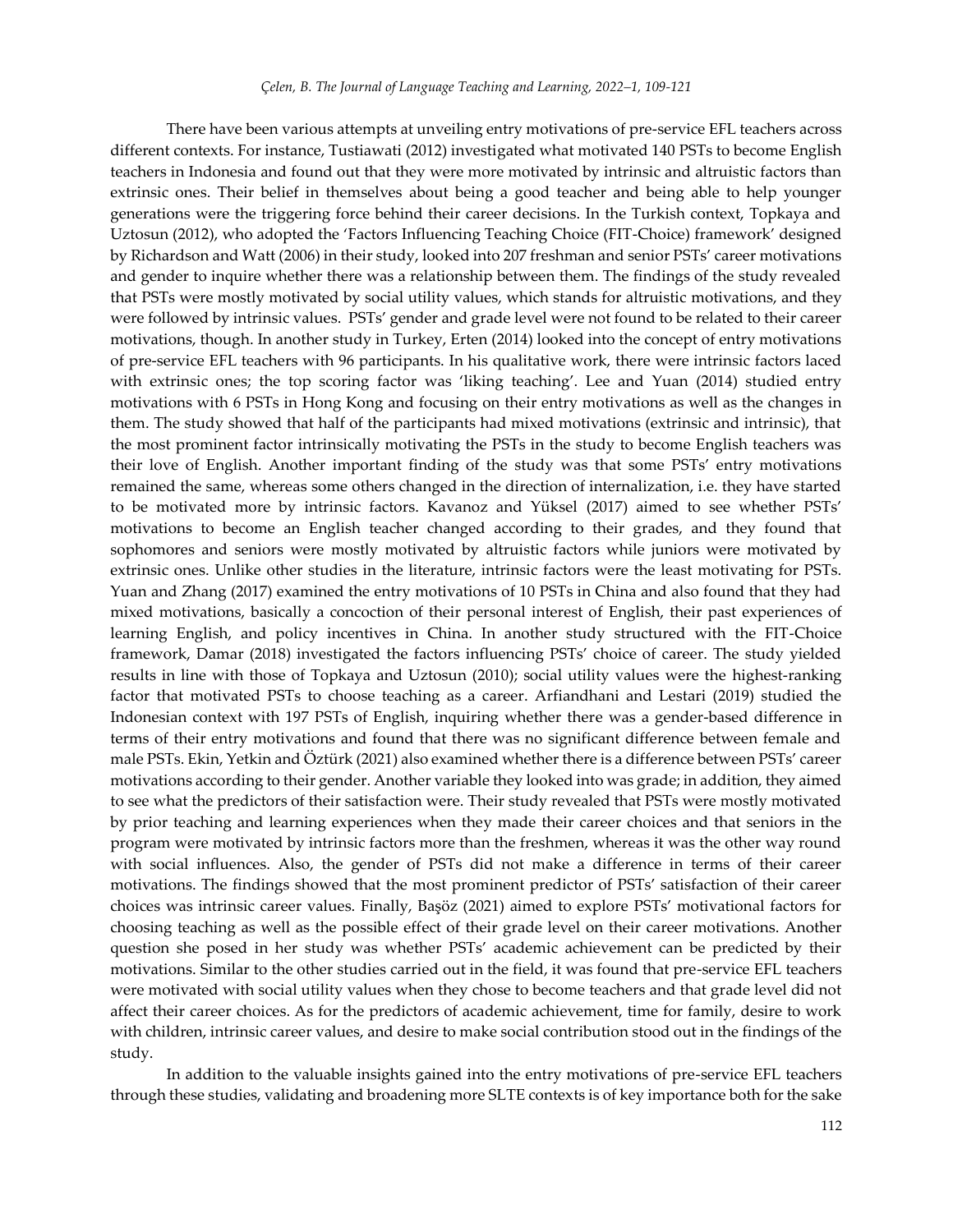of macro-level requirements outlined by international organizations such as OECD and UNESCO and for ensuring the success of SLTE programs at the micro-level by getting to know the target audience, in other words, pre-service EFL teachers better.

To this end, this study sets out to answer the following questions:

1. What are the factors influencing pre-service EFL teachers' decision to become a teacher?

2. Do the factors influencing pre-service EFL teachers' decision to become a teacher differ across grades?

#### *3. Method*

*3.1. Research Design*

The study adopted a cross-sectional survey design based on quantitative approach. The crosssectional design fits the bill, for it "can examine current attitudes, beliefs, opinions, or practices" (Creswell, 2015, p. 380) and this study aims to examine a similar construct, namely motivation.

The study is theoretically based on the Factors Influencing Teaching Choice (FIT-Choice) framework' designed by Richardson and Watt (2006), which stands out among the burgeoning number of studies carried out with this focus. Based on the expectancy-value theory of motivation and specifically crafted to explore PSTs' entry motivations, the FIT-Choice framework provides researchers with a solid theoretical structure to base the data collection and analysis on. The expectancy-value theory suggests that an individual is motivated by the value they attach to a certain task as a result of their belief in or expectancy of success (Bier, 2014; Hiver et al., 2018; Lamb & Wyatt, 2019; Watt & Richardson, 2015). Watt and Richardson (2015) state that the expectancy-value theory served the best among all the other motivation theories since they were particularly interested in finding out what led individuals to pursue a teaching career and other theories' scope did not meet such a need but worked on other levels such as the sense of achievement of teachers (achievement-goal theory) and an overall concept of human motivation (selfdetermination theory). The framework taps into altruistic motivations (social utility value) along with ability-related (self-perceptions), utilitarian (personal utility value), and intrinsic ones. Prior teaching and learning experiences, choice of teaching as a fallback career, demands and rewards of teaching, and career satisfaction are also included as the components of the framework (Richardson & Watt, 2010; Watt and Richardson, 2015). All dimensions of the framework can be seen in Figure 1.



Figure 1 FIT-Choice Theoretical Model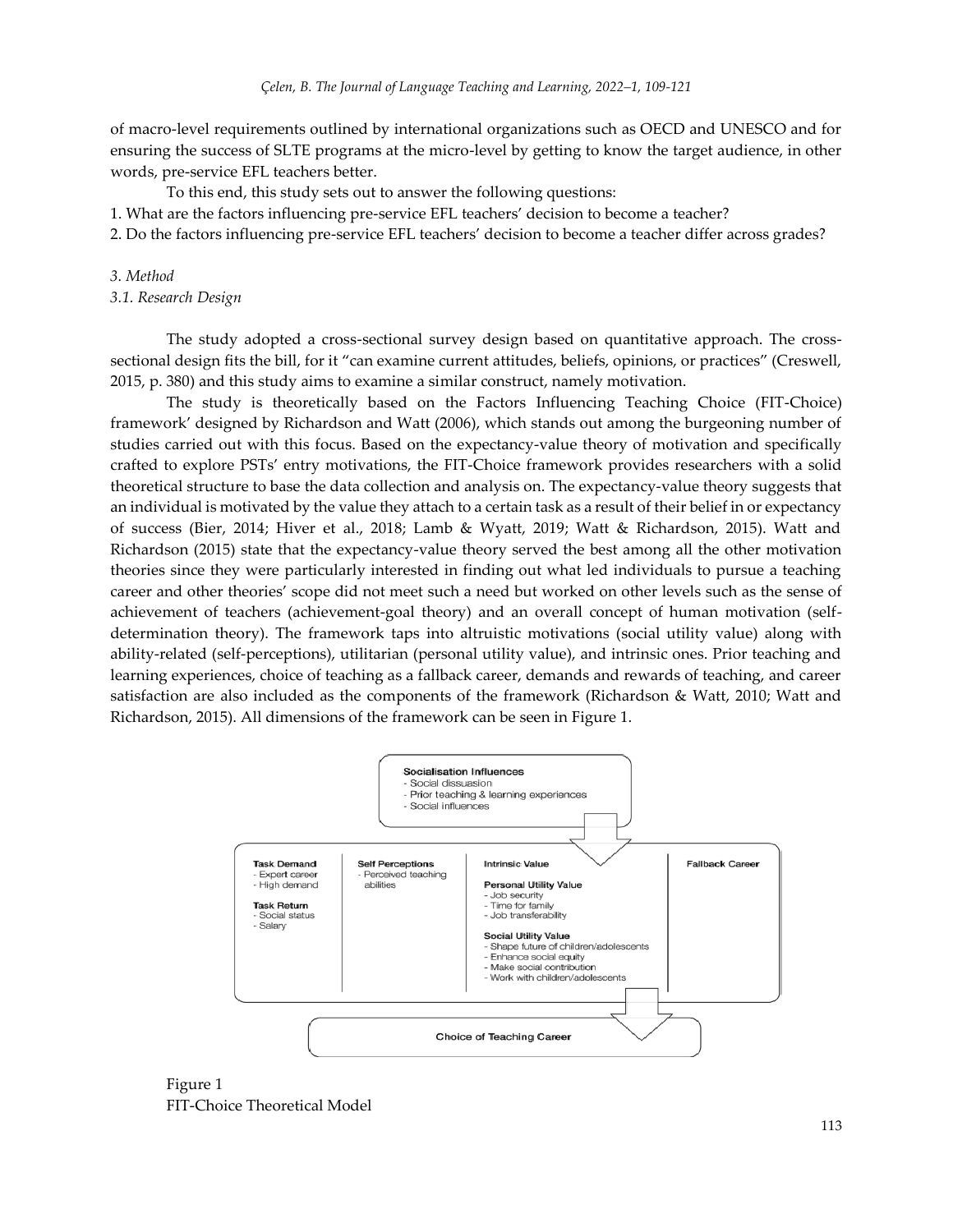Note. From "An Introduction to Teaching Motivations in Different Countries: Comparisons Using the FIT-Choice Scale", H.M.G. Watt & P. W. Richardson, 2012, Asia –Pacific Journal of Teacher Education, 40 (3), p. 187. doi.org/10.1080/1359866X.2012.700049 Copyright 2012 by HMG Watt & PW Richardson. Reprinted with permission.

#### *3.2. Setting and Participants*

The participants of the study were chosen through random sampling among the pre-service EFL teachers at an English Language Teaching Program in a large state university in Turkey. The institution is known for its supply of teachers mostly for state K-12 schools as well as tertiary-level institutions at a national level. There were a total of 212 PSTs (63 freshmen, 47 sophomores, 46 juniors and 56 seniors) participating in the study, which was carried out during the spring semester of the 2018-2019 academic year.

Following the curricula and guidelines issued by the Council of Higher Education (CoHE), the SLTE program the participants were enrolled in starts out with basic language skills courses designed to increase pre-service teachers' content knowledge in the freshman year (Güngör, 2020) with the percentage of pedagogical content knowledge (PCK) courses increasing as PSTs progress in their studies. So, especially in the junior and senior years of their education, PSTs are expected to acquire English language teaching skills through courses such as teaching language skills, teaching English to young learners and special teaching methods.

#### *3.3. Data Collection Instrument*

The FIT-Choice Scale, named after the framework, it is based on, was used as the data collection instrument in the study The scale consists of three sections, i.e. influential factors (motivations for teaching), beliefs about teaching (perceptions about the program), decision to become a teacher (career choice satisfaction). A section to elicit the demographics of the participants was added to the beginning of the instrument.

A seven-point Likert scale, ranging from 'not at all important' to 'extremely important', the empirically validated scale (Watt & Richardson, 2007) comprises 18 factors based on the framework and 61 items designed to measure them (Richardson & Watt, 2006; Watt & Richardson, 2007). These factors are social dissuasion, prior teaching and learning experiences, social influences, satisfaction with choice, expert career, high demand, social status, salary, perceived teaching abilities, intrinsic value, job security, time for family, job transferability, shape future of children/adolescents, enhance social equity, make social contribution, work with children/adolescents, and fallback career. The scale was administered in its original format and language during the spring semester of the 2018-2019 academic year, and it was found reliable in this study with a Cronbach alpha score of ,93.

#### 3.*4. Data Analysis*

SPSS 21 was used to analyze the data. In order to answer the first research question, descriptive statistics were applied to showcase pre-service EFL teachers' motivations for teaching, beliefs about teaching, and career choice satisfaction. Then, tests of normality, i.e. Kolmogorov-Smirnov and Shapiro-Wilk were run to determine the right statistical method that would display whether factors influencing teaching of PSTs differ across their grades in the English Language Teaching (ELT) program. These tests displayed that the distribution of data with 16 factors out of 18 was not normal, whereas with two of them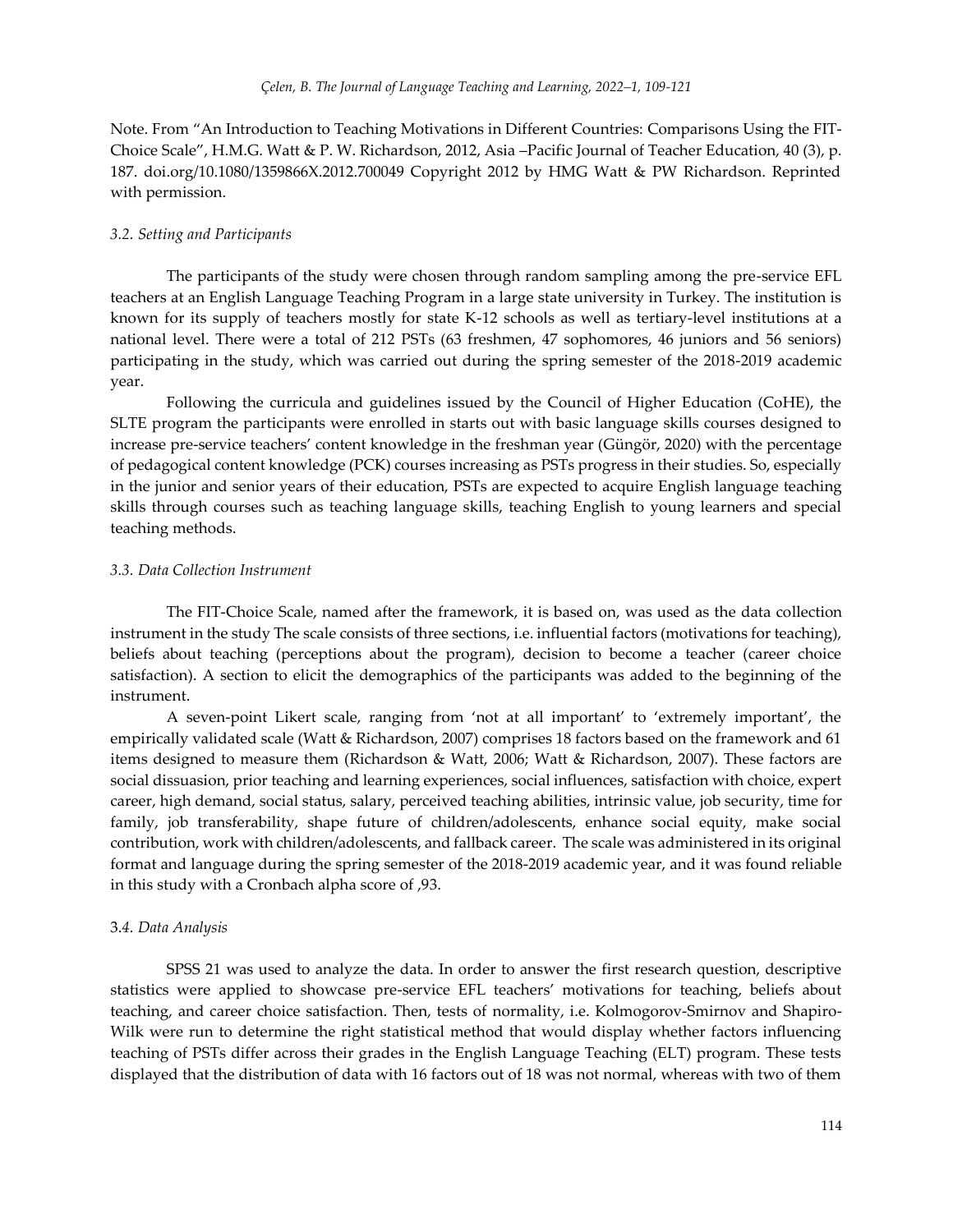(social dissuasion and job transfer) the sample was distributed normally. Hence, as a non-parametric test, the Kruskal-Wallis was chosen for the former and one-way ANOVA for the latter.

#### **4. Findings and Discussion**

The analysis of the data collected from 212 pre-service EFL teachers with the FIT-Choice Scale yielded the following results in response to the two research questions posed previously.

#### *Research Question 1: What are the factors influencing pre-service EFL teachers' decision to become a teacher?*

The descriptive statistics of the data showed that what motivated pre-service EFL teachers to choose teaching as a career was desire to shape future of children/adolescents (M =6.01, SD =1.20). It was followed by expert career (M =5.91, SD =1.01), desire to make social contribution (M =5.78, SD =1.24), high demand (M =5.72, SD =1.00), prior teaching and learning experiences (M =5.49, SD =1.51) as the factors with highest mean scores. As Table 1 shows, factors belonging to the higher-order factor social utility value, namely shaping future of children/adolescents, making social contribution, enhancing social equity, and working with children/adolescents in the original FIT-Choice framework made it to the top ten factors that motivate PSTs to choose teaching in the first place. It can also be seen that in PSTs' regard, task demand factors, i.e. expert career and high demand, which refer to the demanding nature of teaching in terms of expertise and difficulty, were prominent in their career choices. Another factor influencing PSTs' choices was their prior teaching and learning experiences, potentially emphasizing the importance of apprenticeship of observation, which emerges here as a concept which individuals might build their future careers on. It was also found that PSTs saw teaching as the right fit for their abilities and their interest in and desire of teaching motivated them to choose it. Interestingly enough, salary and fallback career were not found to be the factors behind PSTs' career choices, which is contrary to the popular belief that teaching is usually chosen by individuals who do not have any other career options and/or who look for a shortcut to a monthly salary. The results of the factor social dissuasion, which is about the influence of other people around the preservice EFL teachers on their career choices, are also promising for the sake of the teaching profession because according to their responses, PSTs were not dissuaded from choosing teaching by people around them, which might mean that teaching is still regarded as a respectable profession in the society.

| $\sigma$<br>$\sigma$                  |      |           |  |  |  |
|---------------------------------------|------|-----------|--|--|--|
|                                       | М    | <i>SD</i> |  |  |  |
| Shape future of children/adolescents  | 6.01 | 1.20      |  |  |  |
| Expert career                         | 5.91 | 1.01      |  |  |  |
| Make social contribution              | 5.78 | 1.24      |  |  |  |
| High demand                           | 5.72 | 1.00      |  |  |  |
| Prior teaching & learning experiences | 5.49 | 1.51      |  |  |  |
| Satisfaction with choice              | 5.20 | 1.54      |  |  |  |
| Enhance social equity                 | 5.18 | 1.33      |  |  |  |
| Perceived teaching abilities          | 5.15 | 1.37      |  |  |  |
| Intrinsic value                       | 5.13 | 1.55      |  |  |  |
| Work with children/adolescents        | 4.84 | 1.89      |  |  |  |
| Job transferability                   | 4.70 | 1.22      |  |  |  |
| Job security                          | 4.68 | 1.25      |  |  |  |
| Social influences                     | 4.52 | 1.70      |  |  |  |

Table 1.

| Mean Values for Factors Influencing Teaching Choice |  |  |
|-----------------------------------------------------|--|--|
|-----------------------------------------------------|--|--|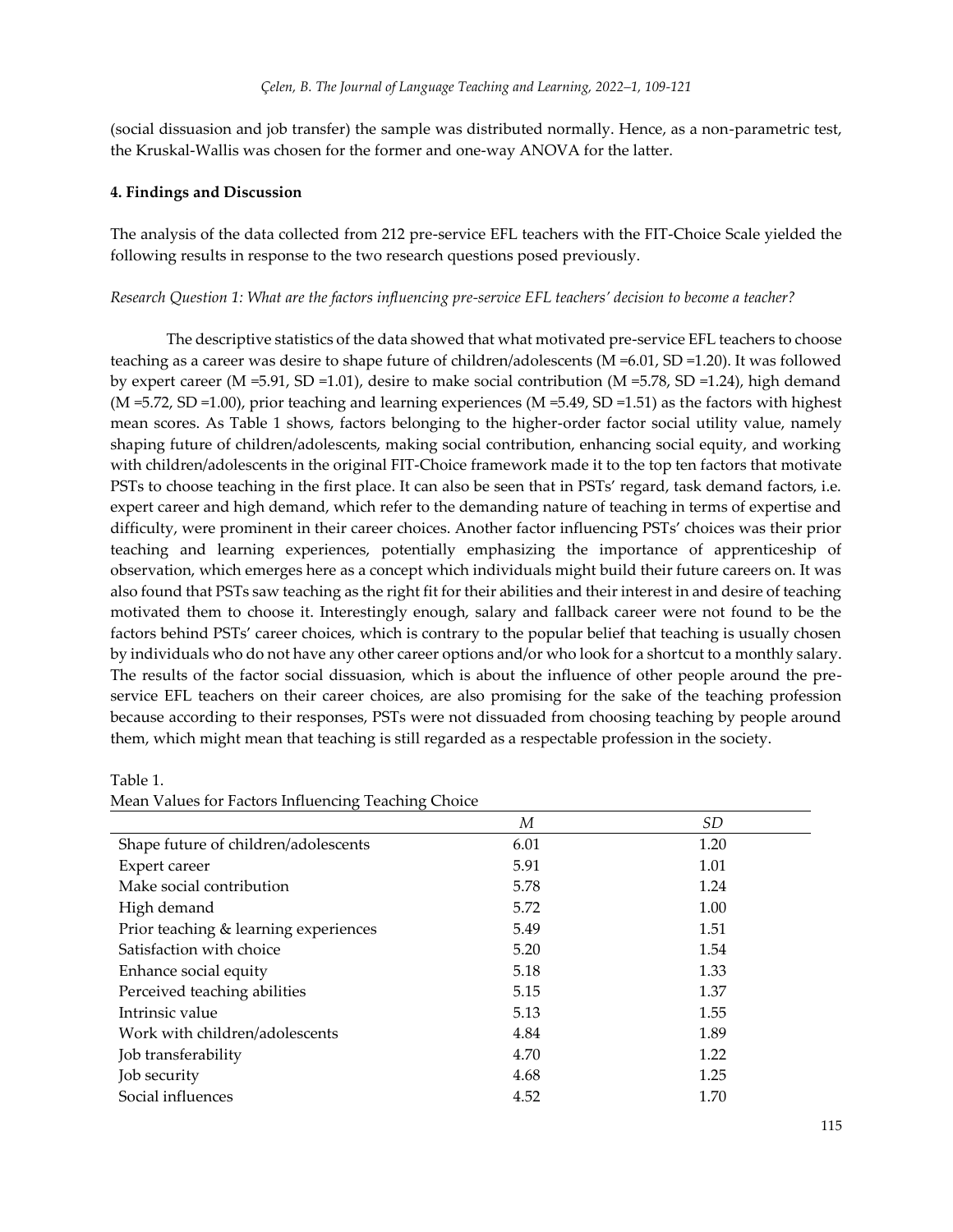| Time for family   | 4.51 | 1.23 |
|-------------------|------|------|
| Social status     | 4.18 | 1.30 |
| Social dissuasion | 3.59 | 1.34 |
| Salary            | 3.07 | 1.49 |
| Fallback career   | 2.86 | 1.51 |

#### *Çelen, B. The Journal of Language Teaching and Learning, 2022–1, 109-121*

The findings of this study can be said to corroborate those of previous studies that sought out the influencing factors leading to career choices of pre-service EFL teachers in that altruistic factors such as contributing to younger generations' future or to the society were dominantly present among those factors (Başöz, 2021; Damar, 2018; Topkaya & Uztosun, 2012; Tustiawati, 2012). The very same results, though, indicate a divergence from Erten's (2014) findings to some extent since altruistic factors were found to be the lowest-ranking ones in his study. Another similarity this study shares with others is that intrinsic factors such as PSTs' positive feelings toward the teaching profession as well as their prior teaching and learning experiences occupy a vital role in their career choices (Erten, 2014; Lee & Yuan; Ekin et al., 2021; Yuan & Zhang, 2017). Finally, fallback career was the least motivating factor for pre-service EFL teachers just as Topkaya and Uztosun (2012) and Başöz (2021) found in their research.

### *Research Question 2: Do the factors influencing pre-service EFL teachers' decision to become a teacher differ across grades?*

The Kruskal-Wallis and one-way ANOVA tests that were run to detect whether there were any differences between the factors influencing PSTs' teaching choices across the grades they attended revealed that there was a statistically significant difference (p<.05) in some factors between freshmen, sophomores, juniors, and seniors, which are presented in Table 2 and Table 3 below. In addition to the significance levels, the mean ranks of the Kruskal-Wallis test showed that freshmen had the lowest mean scores in factors such as perceived teaching abilities (Mean rank=74.63), intrinsic value (Mean rank=78.40), desire to make social contribution (M=84.66), and satisfaction with choice (Mean rank=74.89), which might be expected due to their lack of exposure to PCK courses, thus ending up feeling not very close to the teaching profession in mind and at heart. Furthermore, when compared to freshmen (Mean rank=103.15) and sophomores (Mean rank=134.68), juniors (Mean rank=90.37), and seniors (Mean rank=95.78), had the lowest ones with the factor social status, which might imply that they did not think teaching is held in high esteem in the society and that the further they got in their training as teachers, the more pessimistic they became.

| Test Statistics (Kruskal-Wallis Test) |                                    |                    |                             |                                   |                                                |                             |
|---------------------------------------|------------------------------------|--------------------|-----------------------------|-----------------------------------|------------------------------------------------|-----------------------------|
|                                       | Perceived<br>teaching<br>abilities | Intrinsic<br>value | Make social<br>contribution | Work with<br>children/adolescents | Prior<br>teaching &<br>learning<br>experiences | Satisfaction<br>with choice |
| Chi-                                  | 24.965                             | 19.371             | 10.809                      | 21.814                            | 10.495                                         | 24.538                      |
| Square                                |                                    |                    |                             |                                   |                                                |                             |
| Df                                    | 3                                  | 3                  | 3                           | 3                                 | 3                                              | 3                           |
| Asymp.                                |                                    |                    |                             |                                   |                                                |                             |
| Sig.                                  | .000                               | ,000               | .013                        | .000                              | .015                                           | .000                        |

| Table 2.                                                                                   |  |
|--------------------------------------------------------------------------------------------|--|
| $T_{\text{col}}$ $C_{\text{tot}}$ $\omega_{\text{col}}$ ( <i>V</i> modeal $M_{\text{col}}$ |  |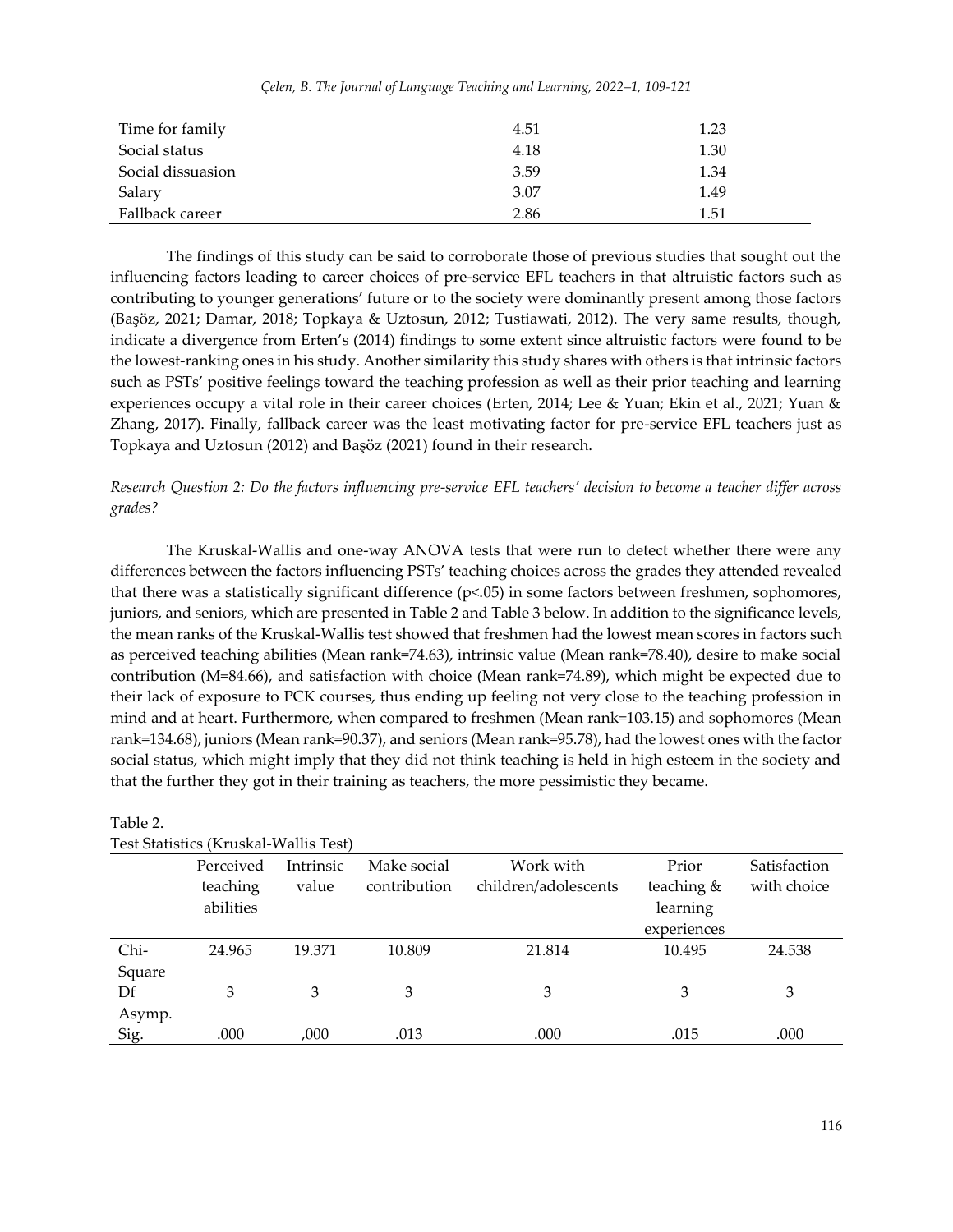|                 |                | Sum of   | df  | Mean Square |       | Sig. |
|-----------------|----------------|----------|-----|-------------|-------|------|
|                 |                | Squares  |     |             |       |      |
| Job             | Between Groups | 64.753   |     | 21.588      | 1.610 | 1.88 |
| Transferability | Within Groups  | 2775.275 | 207 | 13.407      |       |      |
|                 | Total          | 2840.038 | 210 |             |       |      |

Table 3. One-Way ANOVA

Apart from the mean ranks of the factors indicating a statistically significant difference between grades, the factors that did not show a difference produced some striking results. For instance, when asked about the expertise the teaching profession requires in the factor expert career, the mean ranks of both freshmen and seniors were the lowest ones (Mean rank=93.42 and Mean rank=98.98 respectively), which might not be surprising for freshmen since, as mentioned before, they were not introduced to the PCK content yet and thus were not aware of what is expected of them in terms of expertise in their future career. However, responses of seniors, who had participated in at least a full semester of teaching practicum in addition to major PCK courses at the time of the data collection for this study, were surprising in their similarity to those of freshmen. Another noteworthy finding in the mean ranks of PSTs was about their responses to items related to fallback career. Seniors were the lowest scoring group (Mean rank=91.89), for this factor, which means they did not choose teaching as a last-resort career and they were sure about their decision to choose teaching back when they made it, hinting at motivated English teachers of the future on the cusp of a new stage in their professional lives. Freshmen, on the other hand, had the highest mean ranks (Mean rank=115.33) on this one, which was rather expected due to their responses outlined above.

One last striking finding of the study was that sophomores had the highest mean ranks for a number of factors such as desire to shape future of children/adolescents (Mean rank=120.91), desire to enhance social equity (Mean rank=113.97), desire to make social contribution (Mean rank=114.36), job security (Mean rank=116.52), social status (Mean rank=134.68), salary (Mean rank=125.07), expert career (Mean rank=120.34), and high demand (Mean rank=118.10). These responses can paint quite a picture of the sophomore PSTs that participated in this study in that they were motivated by the social utility value of the teaching profession, in other words, by altruistic reasons, but it did not mean that they did not grasp the realities of the profession such as its demand both in terms of expertise and workload. They were also attracted to teaching by some extrinsic factors such as salary and job security. When compared to the other groups, sophomores were distinctive in the factors that influenced their career choice.

When compared to the findings of other studies that looked into differences of factors influencing teaching choice of pre-service English teachers across different grades, this study yielded mostly different results from those of other studies (Başöz, 2021; Ekin et al., 2021; Topkaya & Uztosun, 2012). Analyses of the data indicated certain statistically significant differences across four grades in terms of social utility value (altruistic factors), intrinsic value, prior teaching and learning experiences, satisfaction with choice, and job transferability while Başöz's (2021) findings with a similar range of participants did not show any. Topkaya and Uztosun (2012) and Ekin et al. (2021) investigated such a difference between freshmen and seniors, and neither study reported a difference; however, there is a similar parallel between the findings of this study and those of Kavanoz and Yüksel (2017) in that they both detected differences in the factors influencing pre-service EFL teachers' career motivations.

#### **5. Conclusion and Suggestions**

This study aimed to explore what motivated pre-service EFL teachers to choose teaching as a profession and whether these motivating factors differed according to their being freshmen, sophomores, juniors and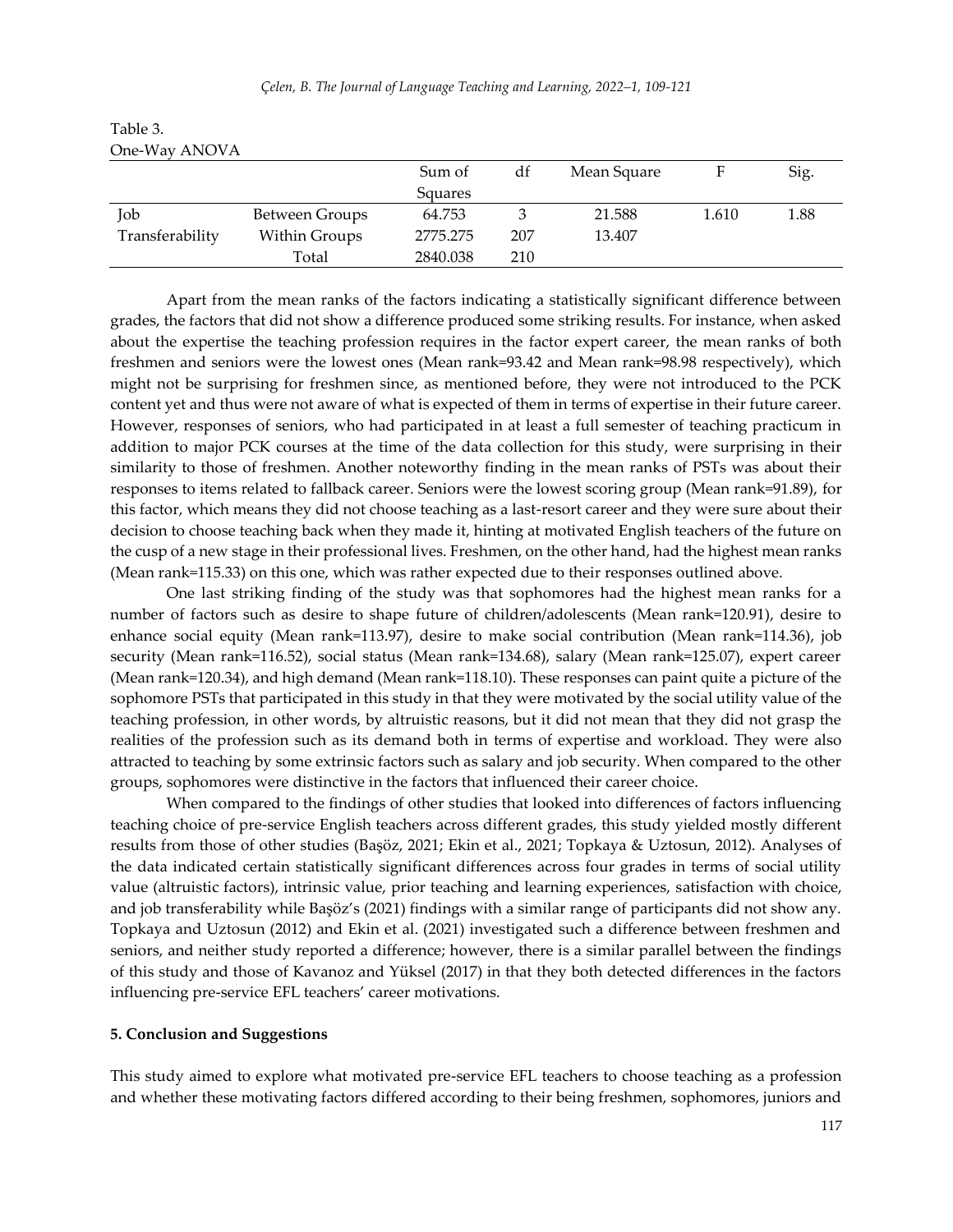seniors in their program. The study was carried out with 212 participants and data were collected through the FIT-Choice Scale. The analyses of the data showed that PSTs were mostly motivated by a desire to shape future of children/adolescents while the least influential factor in their career choice was fallback career. In other words, pre-service EFL teachers were attracted to the profession not because teaching served as a safety cushion for them, but because they wanted to play a role in shaping future generations, which also corroborates the TALIS 2018 findings to the letter in a larger perspective (OECD, 2019). Another finding of the study was that factors influencing PSTs' career choices differed depending on their seniority in their program. It would not be wrong to infer from the results that the more training pre-service EFL teachers receive, the more altruistically and intrinsically motivated they become; however, in this specific study, sophomores where can be said to have turned the tide since their ranking in motivations were very close to those of seniors. Freshmen were found to be on the 'clueless' side to some extent, for they were only exposed to content knowledge in their courses.

Although these findings open a door to the rather uncharted territory of teacher motivation in preservice EFL teacher education, there are some limitations to this study. The data were gathered from a limited number for participants in a single context, which might make it harder to generalize the findings to a whole population of SLTE. Besides, the adoption of quantitative research methodology does not entirely let researchers delve deeper into the findings that stand out such as sophomores' astoundingly high motivation levels in this specific study. However, it should be pointed out that these limitations can pave the way for future research such as working with larger samples in various contexts of SLTE and introducing a qualitative component to explore the factors influencing pre-service EFL teachers' career choices in further detail. Moreover, examining teacher motivation over a certain period of time in longitudinal studies is what the field might be in need of at this stage since it is worth exploring whether it is unwavering or subject to change as a teacher progresses from pre-service teacher education to in-service teacher education settings.

All in all, studying language teacher motivation along these lines and hence furthering its conception in the field will not only maximize the impact of SLTE practices, but it will also facilitate the emergence of a response to the conundrum of quantity vs. quality in teacher recruitment in the long run.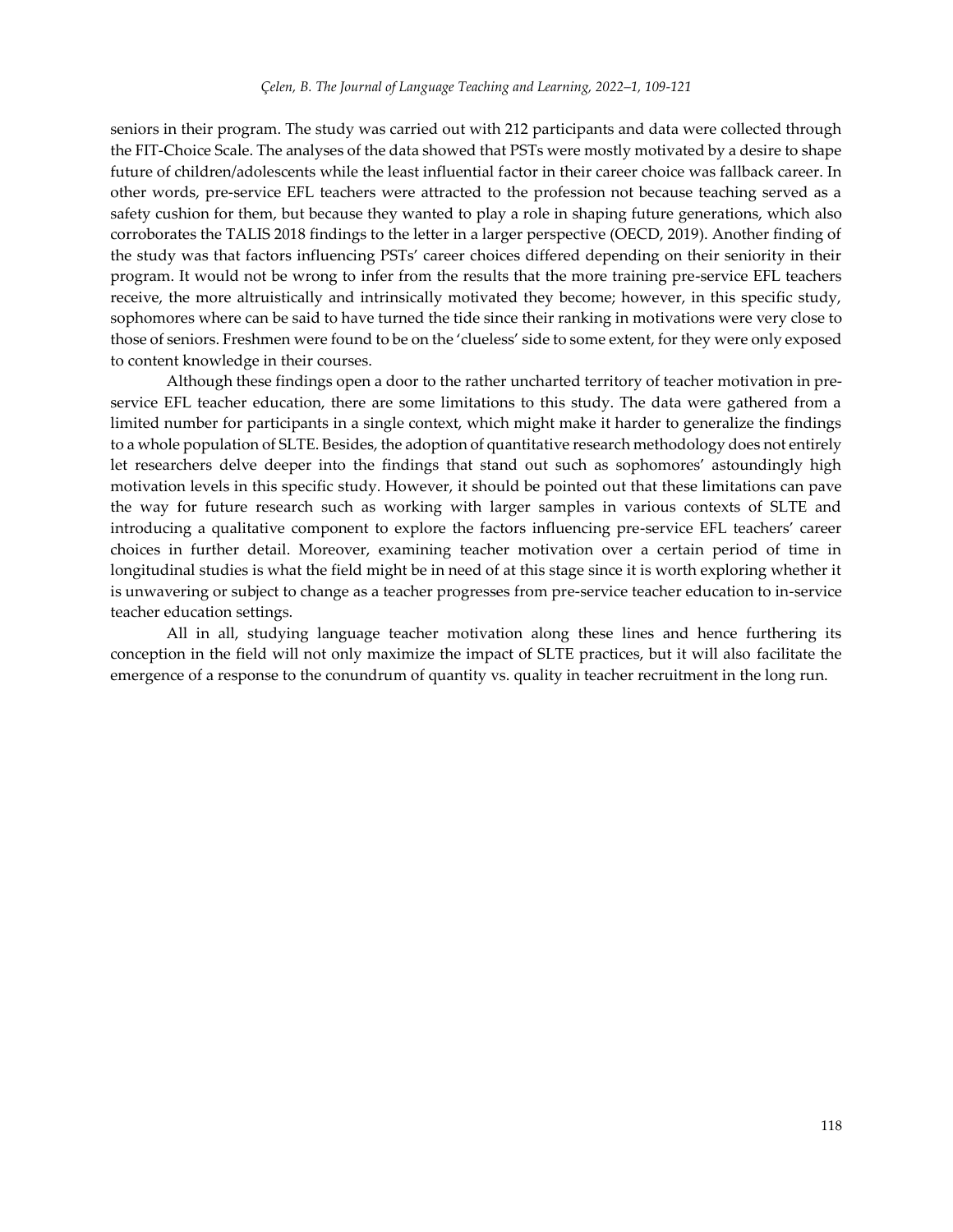#### **References**

- Alavi, S. M. & Mehmandoust, Z. (2011). An exploration of sources of foreign language teacher motivation in Iran. *The Journal of Applied Linguistics, 4* (2), 24-46.
- Arfiandhani, P. & Lestari, I. W. (2019). Pre-service English as a foreign language (EFL) teachers'motives to become teachers: A comparative study. *ETERNAL (English Teaching Learning and Research Journal), 5* (2), 306-317. https://doi.org/10.24252/Eternal.V52.2019.A11
- Aydın, S. (2012). Factors causing demotivation in EFL teaching process: A case study. *The Qualitative Report, 17* (51), 1- 13. https://doi.org/10.46743/2160-3715/2012.1696
- Barın, M., Han, T. & Sarı, Ş. (2018). Factors affecting teacher motivation and demotivational-reasoning in a second service area school in Turkey: A single-case research. *Journal of Language and Linguistic Studies, 14* (4), 226-242.
- Başöz, T. (2021). "I've decided to become an English teacher": Pre-service EFL teachers' reasons for choosing teaching as a career. *Kastamonu Education Journal, 29* (5), 813-821. https://doi.org/10.24106/kefdergi.860727
- Bier, A. (2014). The motivation of second/foreign language teachers: A review of literature. *EL.LE, 3* (3), 505-522. https://doi.org/10.14277/2280-6792/119p
- Butler, R. (2014). What teachers want to achieve and why it matters: An achievement goal approach to teacher motivation. In P. W. Richardson, H. M. G. Watt & S. A. Karabenick (Eds.), *Teacher motivation: Theory and practice*  (pp. 20-35). Routledge.
- Christopher, N. M. (2012). Teacher motivation as a factor in language teaching and learning in Nigeria. *Journal of NELTA, 17* (1-2), 14-25.
- Creswell, J. (2015). *Educational research: Planning, conducting, and evaluating quantitative and qualitative research* (5th ed.). Pearson Education.
- Damar, E. A. (2018). Identifying motivational factors of pre-service EFL teachers. *Academic Journal of Interdisciplinary Studies, 7* (1), 147-151. https://doi.org/10.2478/ajis-2018-0015
- Doyle, T. & Kim, Y.M. (1999) Teacher motivation and satisfaction in the United States and Korea. *MEXTESOL Journal, 23* (2), 35–48.
- Dörnyei, Z. (2001). *Motivational strategies in the classroom*. Cambridge University Press.
- Dörnyei, Z. & Ushioda, E. (2011). *Teaching and researching motivation.* (2nd ed.). Pearson Education.
- Dweik, B. S. & Awajan, N. W. (2013). Factors that enhance English language teachers' motivation in Jordanian secondary schools. *English Linguistics Research, 2* (1), 33-42. https://doi.org/10.5430/elr.v2n1p33
- Ekin, S., Yetkin, R. & Öztürk, S. (2021). A comparative study of career motivations and perceptions of student teachers. *Turkish Studies-Educational Sciences, 16* (1), 505-516. https://dx.doi.org/10.47423/TurkishStudies.47210
- Erkaya, O. R. (2013). Factors that motivate Turkish EFL teachers. *International Journal of Research Studies in Language Learning, 2* (2), 49-61.
- Erten, İ. H. (2014). Understanding the reasons behind choosing to teach English as a foreign language. *Novitas-ROYAL (Research on Youth and Language), 8* (1), 30-44.
- Fattash, M. M. (2013). Demotivating factors of university ESL teachers. *International Journal of Humanities and Social Science, 3* (9), 125-132*.*
- Gao, X. & Xu, H. (2014). The dilemma of being English language teachers: Interpreting teachers' motivation to teach, and professional commitment in China's hinterland regions. *Language Teaching Research, 18* (2), 152-168. https://doi.org/10.1177/1362168813505938
- Gardner, R. C. (1985). *Social psychology and second language learning: The role of attitudes and motivation*. Edward Arnold.
- Güngör, M. N. (2020). English language proficiency of non-native student teachers in Turkey. In D. L. Banegas (Ed.) , *Content knowledge in English language teacher education: International experiences* (pp. 201-216). Bloomsbury Press.
- Hayes, D. (2008). Becoming a teacher of English in Thailand. *Language Teaching Research, 12* (4), 471-494. https://doi.org/10.1177/1362168808097160
- Hettiarachchi, S. (2013). English language teacher motivation in Sri Lankan public schools. *Journal of Language Teaching and Research, 4* (1), 1-11. https://doi.org/10.4304/jltr.4.1.1-11
- Hiver, P., Kim, T.Y. & Kim, Y. (2018). Language teacher motivation. In S. Mercer & A. Kostoulas (Eds.), *Language Teacher Psychology* (pp. 18–33). Bristol, England: Multilingual Matters.
- Igawa, K. (2009). Initial career motivation of English teachers: Why did they choose to teach English? *Shitennoji University Bulletin, 48*, 201-226.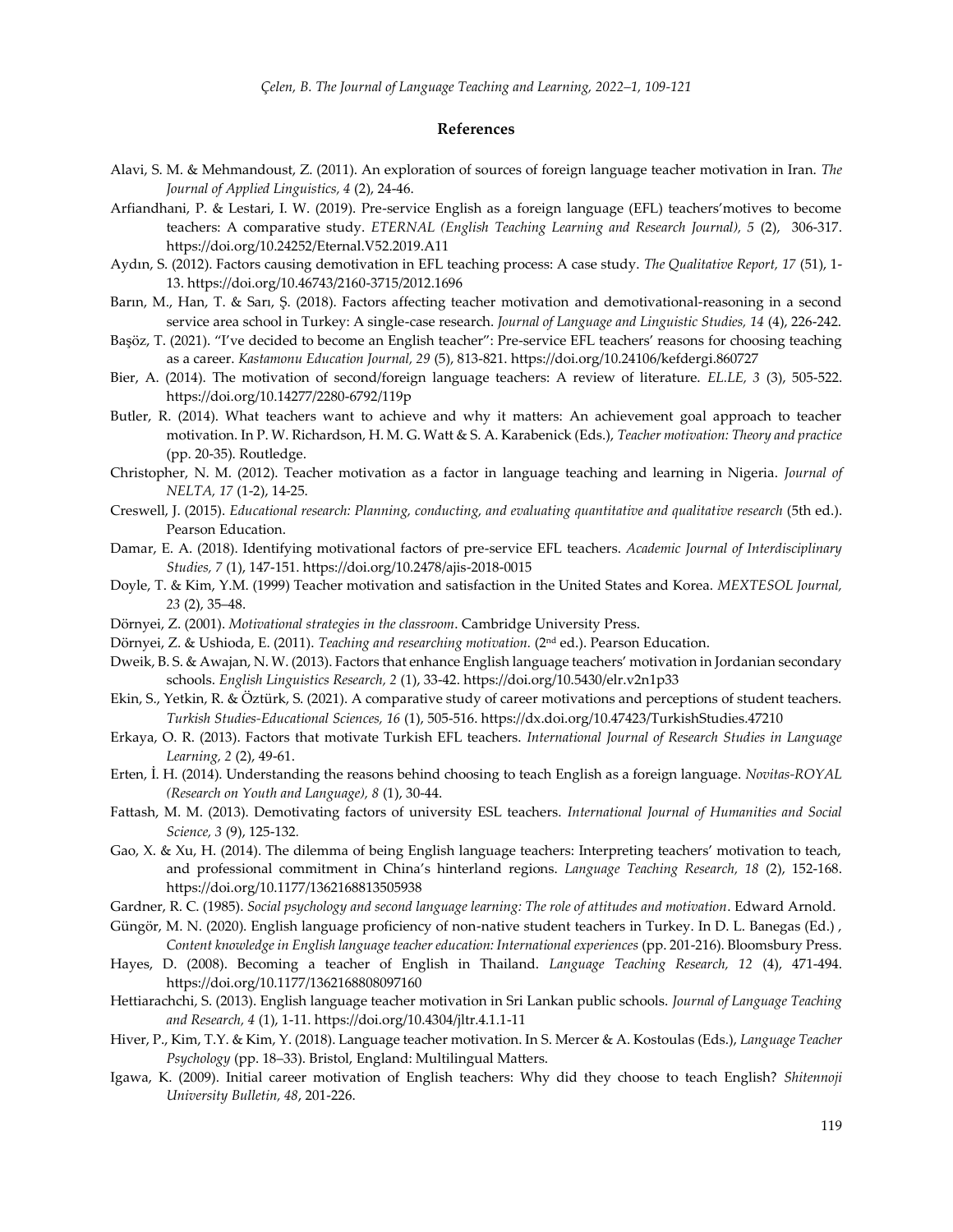- İpek, H. & Kanatlar, M. (2018). Factors affecting EFL teacher motivation. *Journal of Qualitative Research in Education, 6*  (2), 26-41. https://doi.org/10.14689/issn.2148- 2624.1.6c2s2m
- Johnson, C. R. (2001). Factors influencing motivation and de-motivation in Mexican EFL teachers. *MEXTESOL Journal, 25* (1), 51-68.
- Kamstra, L. S. G. (2021). Enriching teacher motivation by improving teacher education: Inclusive and reflective training. In C. N. Giannikas (Ed.), Teaching practices and equitable learning in children's language education (pp. 130- 150). IGI Global.
- Karavas, E. (2010). How satisfied are Greek EFL teachers with their work? Investigating the motivation and job satisfaction levels of Greek EFL teachers. *Porta Linguarum, 14*, 59-78.
- Kavanoz, S. & Yüksel, H. G. (2017). Motivations and concerns: Voices from preservice language teachers. *Australian Journal of Teacher Education, 42* (8), 43-61. https://doi.org/10.14221/ajte.2017v42n8.4
- Kim, T. Y. & Kim, Y. K. (2015). Initial career motives and demotivation in teaching English as a foreign language: Cases of Korean EFL teachers. *Porta Linguarum, 24*, 77-92.
- Kazerouni, N. & Sadighi, F. (2014). Investigating Iranian female EFL teachers' motivation and job satisfaction level at public schools and private language institutes in Shiraz. *International Journal on Studies in English Language and Literature, 2* (8), 93-105.
- Kleinginna, P. R. & Kleinginna, A. M. (1981). A categorized list of motivation definitions, with a suggestion for a consensual definition. *Motivation and Emotion, 5* (3), 263-291.
- Korthagen, F. (2017). Inconvenient truths about teacher learning: Towards professional development 3.0. *Teachers and Teaching, 23* (4), 387-405. https://doi.org/10.1080/13540602.2016.1211523
- Kubanyiova, M. (2009). Possible selves in teacher development. In Z. Dörnyei & E. Ushioda (Eds.), *Motivation, language identity and the L2 self* (pp. 314-332). Multilingual Matters.
- Kurtoğlu Eken, D. (2014). Perceptions on effectiveness and teacher motivation in ELT. *American International Journal of Social Science, 3* (4), 47-55.
- Lamb, M. & Wyatt, M. (2019). Teacher motivation: The missing ingredient in teacher education. In S. Walsh & S. Mann (Eds.), *The Routledge handbook of English language teacher education* (pp. 522-535). Routledge.
- Lee, I. & Yuan, R. (2014). Motivation change of pre-service English teachers: a Hong Kong study*. Language, Culture and Curriculum, 27* (1), 89-106. https://doi.org/10.1080/07908318.2014.890211
- Mercer, S. (2018). Psychology for language learning: Spare a thought for the teacher. *Language Teaching, 54* (1), 504-525. https://doi.org/10.1017/S0261444817000258
- Ng, C. H. & Ng, P. H. (2015). The motivation of English language teachers in a language centre. *International Journal of Languages, Literature and Linguistics, 1* (2), 87-92. https://doi.org/10.7763/IJLLL.2015.V1.18
- Organization for Economic Co-operation and Development (2005). *Teachers matter: Attracting, developing and retaining effective teachers.* OECD Publishing.
- Organization for Economic Co-operation and Development (2015). PISA in focus: Who wants to become a teacher?. Retrieved fro[m http://www.oecd-ilibrary.org/education/who-wants-to-become-a-teacher\\_5jrp3qdk2fzp-en](http://www.oecd-ilibrary.org/education/who-wants-to-become-a-teacher_5jrp3qdk2fzp-en)
- Organization for Economic Co-operation and Development (2018). *Effective teacher policies: Insights from PISA.* OECD Publishing. http://dx.doi.org/10.1787/9789264301603-en
- Organization for Economic Co-operation and Development (2019). *TALIS 2018 results (volume I): Teachers and school leaders as lifelong learners*. OECD Publishing. https://doi.org/10.1787/1d0bc92a-en
- O'Malley, J. M. & Uhl Chamot, A. (1990). *Learning strategies in second language acquisition*. Cambridge: Cambridge University Press.
- Ölmezer Öztürk, E. (2015). A qualitative study on the motivation of Turkish EFL teachers working at state universities. *Journal of Theory and Practice in Education, 11* (4), 1436-1453.
- Pandey, G. P. (2020). Becoming and English teacher: Voices from Nepal. *International Journal of Language and Literary Studies, 2* (3), 108-118. ttp://doi.org/10.36892/ijlls.v2i3.337
- Pourtoussi, Z., Ghanizadeh, A. & Mousavi, V. (2018). A qualitative in-depth analysis of the determinants and outcomes of EFL teachers' motivation and demotivation. *International Journal of Instruction, 11* (4), 175-190.
- Richardson, P. & Watt, H.M.G. (2006). Who chooses teaching and why? Profiling characteristics and motivations across three Australian universities. *Asia-Pacific Journal of Teacher Education, 34* (1), 27-56. https://doi.org/10.1080/13598660500480290